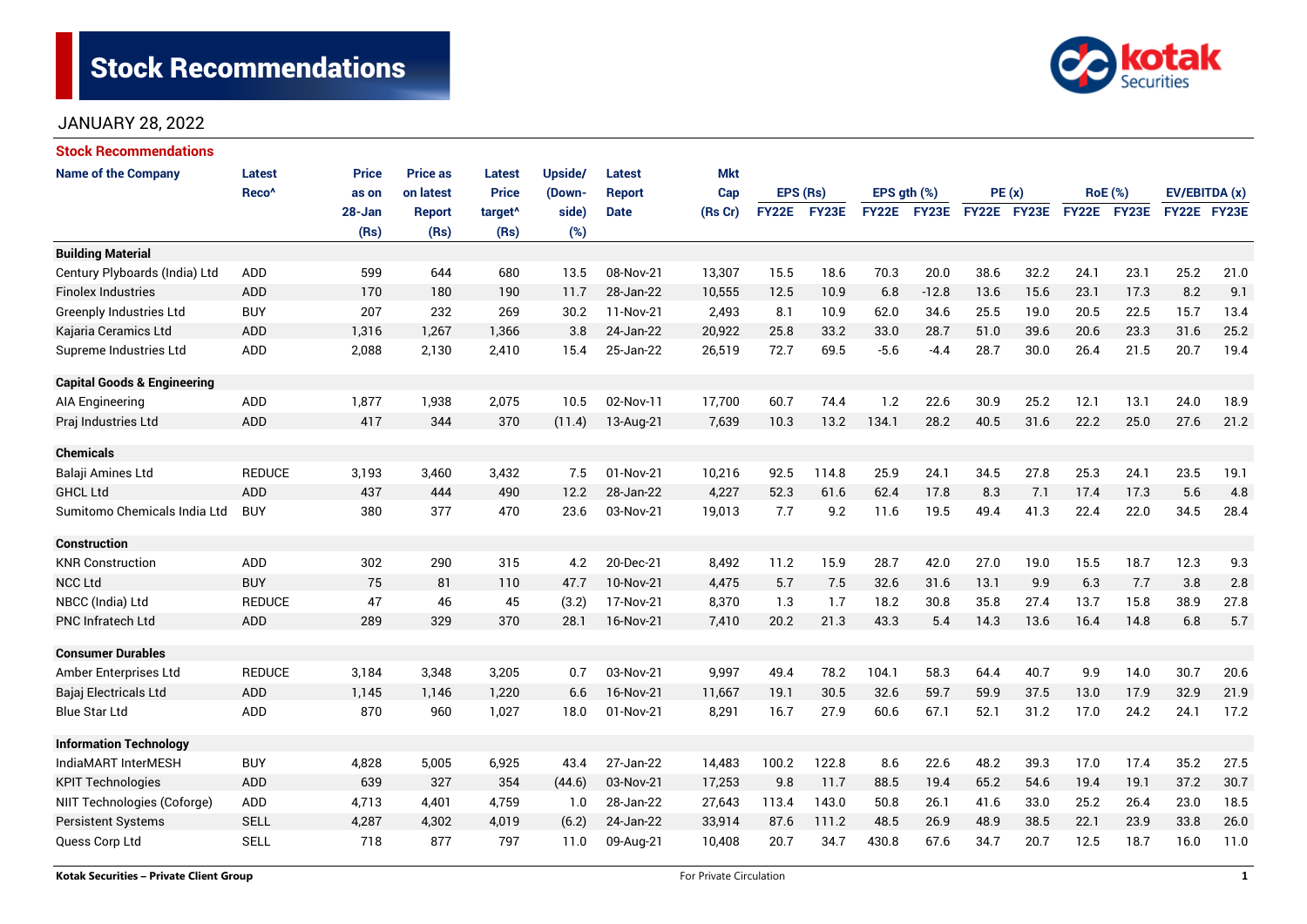

## JANUARY 28, 2022

| <b>Stock Recommendations</b>       |                   |              |                 |                     |         |               |            |              |          |              |              |             |      |             |                |               |      |
|------------------------------------|-------------------|--------------|-----------------|---------------------|---------|---------------|------------|--------------|----------|--------------|--------------|-------------|------|-------------|----------------|---------------|------|
| <b>Name of the Company</b>         | <b>Latest</b>     | <b>Price</b> | <b>Price as</b> | Latest              | Upside/ | Latest        | <b>Mkt</b> |              |          |              |              |             |      |             |                |               |      |
|                                    | Reco <sup>^</sup> | as on        | on latest       | <b>Price</b>        | (Down-  | <b>Report</b> | Cap        |              | EPS (Rs) | EPS qth (%)  |              | PE(x)       |      |             | <b>RoE</b> (%) | EV/EBITDA (x) |      |
|                                    |                   | 28-Jan       | <b>Report</b>   | target <sup>^</sup> | side)   | <b>Date</b>   | (Rs Cr)    | <b>FY22E</b> | FY23E    | <b>FY22E</b> | <b>FY23E</b> | FY22E FY23E |      | FY22E FY23E |                | FY22E FY23E   |      |
|                                    |                   | (Rs)         | (Rs)            | (Rs)                | (%)     |               |            |              |          |              |              |             |      |             |                |               |      |
| <b>Metals &amp; Mining</b>         |                   |              |                 |                     |         |               |            |              |          |              |              |             |      |             |                |               |      |
| <b>MOIL Ltd</b>                    | <b>ADD</b>        | 172          | 177             | 200                 | 16.6    | 15-Nov-21     | 4,569      | 10.3         | 12.3     | 39.2         | 19.4         | 16.7        | 13.9 | 8.4         | 9.8            | 7.9           | 6.0  |
| APL Apollo Tubes Ltd               | <b>BUY</b>        | 812          | 820             | 980                 | 20.7    | 28-Jan-22     | 20,300     | 21.0         | 27.0     | $-27.6$      | 28.6         | 38.7        | 30.1 | 26.7        | 26.8           | 22.3          | 17.6 |
|                                    |                   |              |                 |                     |         |               |            |              |          |              |              |             |      |             |                |               |      |
| Oil & Gas                          |                   |              |                 |                     |         |               |            |              |          |              |              |             |      |             |                |               |      |
| Chennai Petroleum Corp             | <b>BUY</b>        | 109          | 104             | 127                 | 17.0    | 25-Jan-22     | 1,617      | 30.3         | 18.2     | 75.1         | $-39.9$      | 3.6         | 6.0  | 24.6        | 12.5           | 6.7           | 8.3  |
| Gujarat Gas                        | <b>ADD</b>        | 677          | 772             | 818                 | 20.9    | 06-Aug-21     | 46,560     | 26.4         | 30.3     | 41.9         | 14.8         | 25.6        | 22.3 | 33.1        | 28.7           | 16.5          | 14.3 |
| <b>MRPL</b>                        | <b>SELL</b>       | 47           | 45              | 41                  | (11.8)  | 02-Aug-21     | 8,147      | 1.0          | 6.8      | $-131.3$     | 580.0        | 46.5        | 6.8  | 4.0         | 23.9           | 17.0          | 9.4  |
|                                    |                   |              |                 |                     |         |               |            |              |          |              |              |             |      |             |                |               |      |
| <b>Paints</b>                      |                   |              |                 |                     |         |               |            |              |          |              |              |             |      |             |                |               |      |
| Akzo Nobel India Ltd               | <b>BUY</b>        | 1,937        | 2,115           | 2,675               | 38.1    | 17-Nov-21     | 9,045      | 56.5         | 63.0     | 24.2         | 11.5         | 34.3        | 30.7 | 17.0        | 17.3           | 20.4          | 17.8 |
|                                    |                   |              |                 |                     |         |               |            |              |          |              |              |             |      |             |                |               |      |
| <b>Pharmaceuticals</b>             |                   |              |                 |                     |         |               |            |              |          |              |              |             |      |             |                |               |      |
| <b>Suven Pharmaceuticals</b>       | <b>REDUCE</b>     | 510          | 561             | 550                 | 7.9     | 17-Aug-21     | 12,946     | 16.9         | 21.1     | 19.0         | 24.9         | 30.2        | 24.2 | 27.6        | 26.5           | 23.5          | 18.3 |
|                                    |                   |              |                 |                     |         |               |            |              |          |              |              |             |      |             |                |               |      |
| <b>Transportation</b>              |                   |              |                 |                     |         |               |            |              |          |              |              |             |      |             |                |               |      |
| Aegis Logistics Ltd                | <b>BUY</b>        | 206          | 212             | 285                 | 38.7    | 01-Nov-21     | 6,864      | 8.2          | 12.6     | $-16.3$      | 53.7         | 25.1        | 16.3 | 13.3        | 17.9           | 13.6          | 9.3  |
| <b>Allcargo Global Logistics</b>   | ADD               | 332          | 223             | 245                 | (26.2)  | 17-Aug-21     | 8,167      | 12.2         | 15.4     | 52.5         | 26.2         | 27.2        | 21.6 | 12.0        | 13.6           | 12.4          | 10.6 |
| <b>Blue Dart Express</b>           | ADD               | 6,730        | 6,992           | 7,700               | 14.4    | 02-Nov-21     | 16,018     | 88.9         | 112.8    | 53.3         | 26.9         | 75.7        | 59.7 | 28.8        | 28.4           | 18.5          | 15.8 |
| <b>VRL Logistics Ltd</b>           | <b>BUY</b>        | 441          | 396             | 460                 | 4.2     | 03-Nov-21     | 4,025      | 7.8          | 12.4     | 50.0         | 59.0         | 56.6        | 35.6 | 9.8         | 14.7           | 14.3          | 11.3 |
|                                    |                   |              |                 |                     |         |               |            |              |          |              |              |             |      |             |                |               |      |
| <b>Others</b>                      |                   |              |                 |                     |         |               |            |              |          |              |              |             |      |             |                |               |      |
| Bata India Ltd                     | <b>BUY</b>        | 2,073        | 1,909           | 2,380               | 14.8    | 16-Dec-21     | 26,740     | 27.0         | 36.6     | $-509.1$     | 35.6         | 76.8        | 56.6 | 16.3        | 19.4           | 37.8          | 30.2 |
| <b>Central Depository Services</b> | <b>REDUCE</b>     | 1,499        | 1,454           | 1,415               | (5.6)   | 10-Nov-21     | 15,740     | 28.6         | 33.5     | 49.0         | 17.1         | 52.4        | 44.7 | 27.6        | 26.2           | 44.8          | 38.7 |
| EPL Ltd                            | <b>BUY</b>        | 189          | 221             | 280                 | 48.0    | 11-Nov-21     | 5,942      | 7.6          | 10.0     | 0.0          | 31.6         | 24.9        | 18.9 | 12.7        | 15.0           | 9.7           | 7.8  |
| JK Paper Ltd                       | <b>BUY</b>        | 214          | 228             | 295                 | 38.0    | 09-Nov-21     | 3,806      | 30.6         | 39.0     | 115.5        | 27.5         | 7.0         | 5.5  | 17.5        | 18.7           | 6.5           | 4.9  |
| <b>Radico Khaitan Ltd</b>          | <b>ADD</b>        | 1,066        | 1,052           | 1.110               | 4.1     | 08-Nov-21     | 14.179     | 21.8         | 27.4     | 7.4          | 25.7         | 48.9        | 38.9 | 15.4        | 16.8           | 32.3          | 26.4 |
| <b>VIP Industries Ltd</b>          | <b>SELL</b>       | 561          | 543             | 500                 | (10.9)  | 01-Nov-21     | 7,971      | 3.2          | 9.3      | $-145.1$     | 190.6        | 175.4       | 60.4 | 7.7         | 19.6           | 58.4          | 30.4 |
| Welspun Corp Ltd                   | <b>REDUCE</b>     | 178          | 134             | 132                 | (25.8)  | 01-Nov-21     | 4.717      | 12.1         | 14.5     | $-48.9$      | 19.8         | 14.7        | 12.3 | 7.9         | 8.9            | 8.0           | 5.4  |

*Source: Kotak Securities - Private Client Group*

All recommendations are with a 12 month perspective from the date of the report/update. Investors are requested to use their discretion while deciding the timing, quantity of investment as well as the exit.

NR NoRated. The investment rating and target price, if any, have been suspended temporarily. Such suspension is in compliance with applicable regulation(s) and/or Kotak Securities policies in circumstances when Kotak Secur

Or its affiliates is acting in an advisory capacity in a merger or strategic transaction involving this company and in certain other circumstances.

**NM Not meaningful**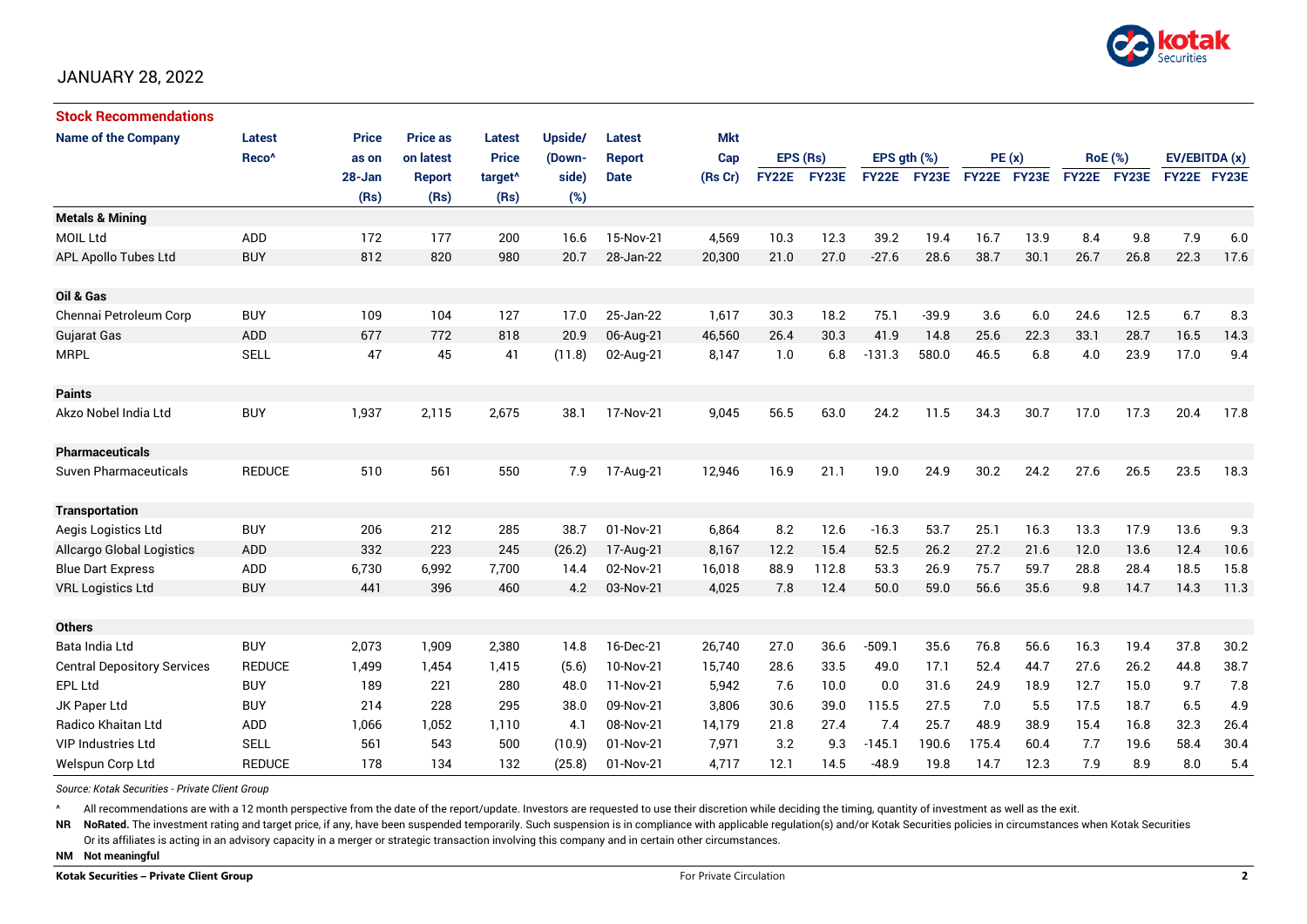

# JANUARY 28, 2022

# **RATING SCALE (PRIVATE CLIENT GROUP)**

#### **Definitions of ratings**

| <b>BUY</b>       | - We expect the stock to deliver more than 15% returns over the next 12 months                                                                                                                                                                                                                                                                                                                                                     |
|------------------|------------------------------------------------------------------------------------------------------------------------------------------------------------------------------------------------------------------------------------------------------------------------------------------------------------------------------------------------------------------------------------------------------------------------------------|
| <b>ADD</b>       | - We expect the stock to deliver 5% - 15% returns over the next 12 months                                                                                                                                                                                                                                                                                                                                                          |
| <b>REDUCE</b>    | - We expect the stock to deliver -5% - +5% returns over the next 12 months                                                                                                                                                                                                                                                                                                                                                         |
| <b>SELL</b>      | - We expect the stock to deliver $\lt$ -5% returns over the next 12 months                                                                                                                                                                                                                                                                                                                                                         |
| <b>NR</b>        | - Not Rated. Kotak Securities is not assigning any rating or price target to the stock.                                                                                                                                                                                                                                                                                                                                            |
|                  | The report has been prepared for information purposes only.                                                                                                                                                                                                                                                                                                                                                                        |
| <b>SUBSCRIBE</b> | $-$ We advise investor to subscribe to the IPO.                                                                                                                                                                                                                                                                                                                                                                                    |
| <b>RS</b>        | - Rating Suspended. Kotak Securities has suspended the investment rating and price target for this stock, either because there is not a sufficient fundamental basis for determining, or there<br>are legal, regulatory or policy constraints around publishing, an investment rating or target. The previous investment rating and price target, if any, are no longer in effect for this stock and<br>should not be relied upon. |
| <b>NA</b>        | - Not Available or Not Applicable. The information is not available for display or is not applicable                                                                                                                                                                                                                                                                                                                               |
| <b>NM</b>        | - Not Meaningful. The information is not meaningful and is therefore excluded.                                                                                                                                                                                                                                                                                                                                                     |
| <b>NOTE</b>      | $-$ Our target prices are with a 12-month perspective. Returns stated in the rating scale are our internal benchmark.                                                                                                                                                                                                                                                                                                              |

# **FUNDAMENTAL RESEARCH TEAM (PRIVATE CLIENT GROUP)**

| <b>Shrikant Chouhan</b>                                                                                | Arun Agarwal                                                          | <b>Amit Agarwal, CFA</b>            | <b>Hemali Dhame</b>      |
|--------------------------------------------------------------------------------------------------------|-----------------------------------------------------------------------|-------------------------------------|--------------------------|
| <b>Head of Research</b>                                                                                | Auto & Auto Ancillary                                                 | <b>Transportation, Paints, FMCG</b> | Banking & Finance        |
| shrikant.chouhan@kotak.com                                                                             | arun.agarwal@kotak.com                                                | agarwal.amit@kotak.com              | Hemali.Dhame@kotak.com   |
| +91 22 6218 5408                                                                                       | +91 22 6218 6443                                                      | +91 22 6218 6439                    | +91 22 6218 6433         |
| Jatin Damania                                                                                          | Purvi Shah                                                            | <b>Rini Mehta</b>                   | K. Kathirvelu            |
| Metals & Mining, Midcap                                                                                | Pharmaceuticals                                                       | Research Associate                  | <b>Support Executive</b> |
| jatin.damania@kotak.com                                                                                | purvi.shah@kotak.com                                                  | rini.mehta@kotak.com                | k.kathirvelu@kotak.com   |
| +91 22 6218 6440                                                                                       | +91 22 6218 6432                                                      | +91 80801 97299                     | +91 22 6218 6427         |
| <b>Sumit Pokharna</b><br>Oil and Gas, Information Tech<br>sumit.pokharna@kotak.com<br>+91 22 6218 6438 | Pankaj Kumar<br>Midcap<br>pankajr.kumar@kotak.com<br>+91 22 6218 6434 |                                     |                          |

# **TECHNICAL RESEARCH TEAM (PRIVATE CLIENT GROUP)**

| Shrikant Chouhan           | <b>Amol Athawale</b>    | <b>Sayed Haider</b>    |
|----------------------------|-------------------------|------------------------|
| shrikant.chouhan@kotak.com | amol.athawale@kotak.com | Research Associate     |
| +91 22 6218 5408           | +91 20 6620 3350        | sayed.haider@kotak.com |
|                            |                         | +91 22 62185498        |

#### **DERIVATIVES RESEARCH TEAM (PRIVATE CLIENT GROUP)**

+91 22 6218 5497 +91 33 6615 6273

**Sahaj Agrawal Prashanth Lalu Prasenjit Biswas, CMT, CFTe** [sahaj.agrawal@kotak.com](mailto:sahaj.agrawal@kotak.com) [prashanth.lalu@kotak.com](mailto:prashanth.lalu@kotak.com) [prasenjit.biswas@kotak.com](mailto:prasenjit.biswas@kotak.com)